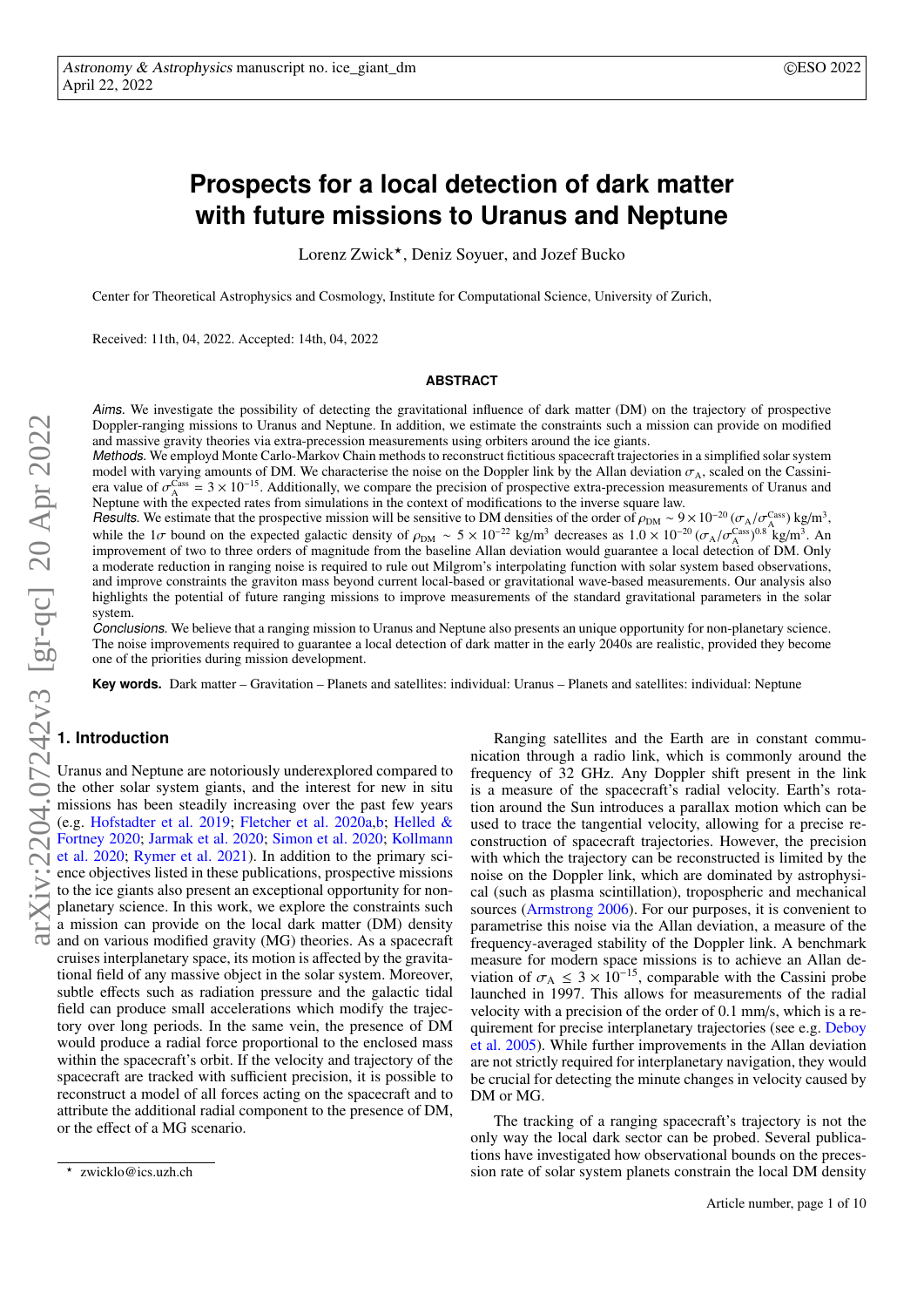and the length scales of MG [\(Sereno & Jetzer](#page-9-10) [2006a;](#page-9-10) [Will](#page-9-11) [2018;](#page-9-11) [Bergé et al.](#page-9-12) [2019\)](#page-9-12). The tightest constraints arise from the motion of Mars, since its orbital precession is known with extremely high precision from Doppler ranging measurements of the several artificial satellites that orbit it [\(Pitjeva & Pitjev](#page-9-13) [2013;](#page-9-13) [Will](#page-9-11) [2018\)](#page-9-11). However, these constraints are still several order of magnitudes above what is required to achieve predicted DM densities of  $\rho_{DM} \sim 5 \times 10^{-22}$  kg/m<sup>3</sup> from galactic profiles [\(Weber & de](#page-9-14) Boer 2010: Kafle et al. 2014). The presence of DM should influ-[Boer](#page-9-14) [2010;](#page-9-14) [Kafle et al.](#page-9-15) [2014\)](#page-9-15). The presence of DM should influence the ice giants more strongly because of the larger enclosed volume within their orbits. However, the precession rates of the outermost planets are currently only constrained by astrometric observations, a method that is much less precise than Doppler ranging. As has been noted in [Sereno & Jetzer](#page-9-10) [\(2006a\)](#page-9-10), a ranging mission to Uranus or Neptune has the potential to improve current measurements on the ice giant precession rates by several orders of magnitude, which would provide stronger constraints on the local dark sector. The limitation of this method similarly comes down to the sensitivity of the Doppler link between Earth and the orbiting spacecraft.

The goal of this paper is to determine the required noise suppression in order to place stringent constraints on the local dark sector in light of prospective ice giant missions, as well as providing a proof of concept analysis of the trajectory reconstruction method. While our main focus is DM, we also include a limited analysis of several more exotic MG alternatives. The structure of this work is as follows: In Section [2,](#page-1-0) we briefly outline the mock ice giant mission timeline and trajectory and describe how Doppler ranging can determine the influence of the dark sector on the motion of planets. In Section [3](#page-2-0) we use Monte Carlo–Markov Chain methods to infer the local DM density from simulated spacecraft trajectories. In Section [4](#page-4-0) we follow the path laid in [Sereno & Jetzer](#page-9-10) [\(2006a\)](#page-9-10), and determine what bounds a prospective ice giant mission can place on DM and MG theories through extra-precession measurements. We discuss our findings in Section [5](#page-7-0) and present our concluding remarks in Section [6.](#page-9-16) This work is a companion piece to [Soyuer et al.](#page-9-17) [\(2021\)](#page-9-17) (hereafter  $S(21)$ , in which the potential to use the same missions as gravitational wave detectors is investigated.

## <span id="page-1-0"></span>**2. A Ranging mission to the ice giants**

## 2.1. Mission plan

There are many proposed mission outlines for prospective ice giant missions. A notable one, which is also considered in [S21,](#page-9-17) consists of a spacecraft separating into two just before engaging in a Jupiter gravity assist (JGA). Both spacecraft subsequently travel toward their destined planets as shown in Figure [1.](#page-1-1) The mission outline is given as:

- Feb. 2031: Space Launch System departure from Earth.<br>– Dec. 2032: Separation of the spacecraft and subsequent J
- Dec. 2032: Separation of the spacecraft and subsequent JGA.
- Apr. 2042: Arrival of the first spacecraft at Uranus.
- Sep. 2044: Arrival of the second spacecraft at Neptune.

In this paper, we integrate the trajectories such that the spacecraft arrive at the ice giants at the given timestamps. In the coordinate system depicted in Figure [1,](#page-1-1) the spacecraft are initialised just outside Jupiter's sphere of influence opposite to the Sun, with a velocity of (8.38, 16.75) km/s and (17.65, 7.50) km/s respectively in the International Celestial Reference Frame (ICRF). These initial conditions are chosen in accordance with the pro-posed mission timestamps<sup>[1](#page-1-2)</sup>, and result in the spacecraft reaching

<span id="page-1-2"></span><sup>1</sup> Provided in [https://github.com/ice-giants/papers/raw/](https://github.com/ice-giants/papers/raw/master/presentation/IGs2020_missiondesign_elliott.pdf) [master/presentation/IGs2020\\_missiondesign\\_elliott.pdf](https://github.com/ice-giants/papers/raw/master/presentation/IGs2020_missiondesign_elliott.pdf)



<span id="page-1-1"></span>Fig. 1. Mission plan and Doppler-tracking signal. Top panel: Trajectory of the two spacecraft after the Jupiter swing-by, where different shapes show the positions of the outer planets at various timestamps in the ICRF. The colourful dashed lines show the orbits of the planets and the black dotted lines show the trajectories of the satellites over a period of approximately ten years. The orbits of the planets are taken from the JPL HORIZONS database using the ASTROQUERY tool by [Ginsburg et al.](#page-9-18) [\(2019\)](#page-9-18), while the spacecraft trajectories are integrated. Bottom panel: Noiseless realisation of the change in the two way frequency fluctuation of missions to Uranus and Neptune caused by a constant local dark matter density of  $4.6 \times 10^{-22}$  kg/m<sup>3</sup>. The vearly oscillatory behavior is due to the revolution of the Earth around yearly oscillatory behavior is due to the revolution of the Earth around the Sun.

the ice giants with velocities of approximately 20 km/s, similar to the Voyager 1 and 2 mission fly-bys.

#### 2.2. Doppler tracking

Interplanetary trajectories are monitored by recording Doppler shifts in the time series of the radio link between Earth and the spacecraft. The precision of this measurement is limited by the noise on the two-way frequency fluctuation  $y_2 = \Delta f / f_0$ , where *f*<sup>0</sup> is the carrier frequency of the Doppler link and ∆*f* is the discrepancy from *f*<sup>0</sup> measured on the ground. Therefore, the uncertainty on the measured radial velocity  $v_r$  is expressed as

$$
\Delta v_{\rm r} = c \Delta y_2,\tag{1}
$$

where *c* is the speed of light and  $\Delta y_2$  is the noise of the frequency fluctuation. For the purposes of this paper, this quantity is crucial since it will determine the possible bounds on the local DM content and the effects of MG theories in the solar system. Following [S21,](#page-9-17) we take the nominal noise values of the Cassini mission as a baseline reference [\(Comoretto et al.](#page-9-19) [1992;](#page-9-19) [Armstrong](#page-9-8) [2006\)](#page-9-8). We express the spread of the fluctuation as a scaling law with respect to carrier frequency  $f_0$ , Allan deviation  $\sigma_A$  and two-way light travel time  $T_2$ :

$$
\Delta y_2 \approx 6 \times 10^{-13} \times \frac{f_0^{\text{Cass}}}{f_0} \frac{\sigma_A}{\sigma_A^{\text{Cass}}} \sqrt{\frac{T_2}{T_2^{\text{Cass}}}},\tag{2}
$$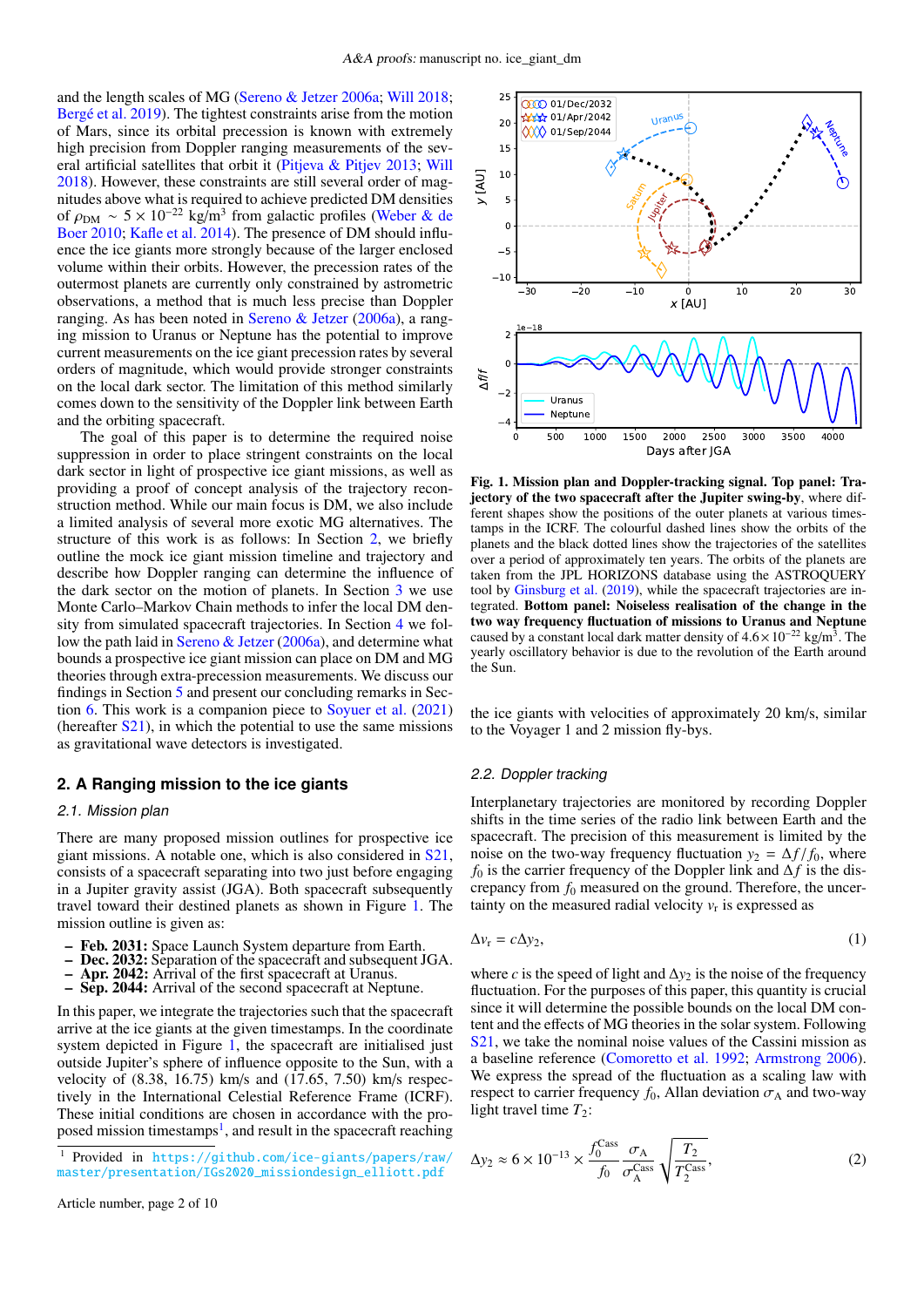where  $\sigma_{\rm A}^{\rm Cass} \approx 3 \times 10^{-15}$  and  $T_{\rm 2}^{\rm Cass} = 5730$ s. This formula suggress that the frequency fluctuation noise can be improved by eigests that the frequency fluctuation noise can be improved by either reducing the Allan deviation or upgrading the Doppler link to higher frequencies. We discuss both opportunities in more detail in Section [5.](#page-7-0) For the remainder of this paper, we assume for simplicity that the frequency of the link is fixed at the Ka-band (approximately 32 GHz) and express our results solely as a function of the Allan deviation.

# <span id="page-2-0"></span>**3. Interplanetary transfer phase**

As detailed in the previous section, proposed mission plans require roughly a ten year interplanetary cruise phase after a JGA. In this phase, the spacecraft trajectories will mainly be determined by the configuration of massive bodies in the solar system, as well as the initial conditions when they leave Jupiter's sphere of influence. The presence of DM affects the trajectory by introducing a small radial acceleration, which in turn reduces the velocity of the spacecraft over many years of interplanetary travel. A perfect ranging system could use this change in velocity to reconstruct the slope and quantity of dark matter around the Sun.

#### 3.1. Order of magnitude estimate

In reality, measuring this velocity difference is extremely difficult, as it lies in the nm/s for realistic quantities of dark matter. To appreciate the challenge, we present here a short backof-the-envelope calculation. In the case of a constant background density of dark matter, a spacecraft with mass *m* exiting Jupiter's sphere of influence will lose additional kinetic energy as it climbs out of the Sun's potential well. We can estimate the amount of energy by the following formula:

$$
\Delta E_{\rm kin} \approx GM_{\odot}m\left(\frac{1}{r_{\rm J}}-\frac{1}{r}\right)+\frac{4\pi}{3}\rho_{\rm DM}Gm\left(r_{\rm J}^2-r^2\right),\tag{3}
$$

where  $r$  is the spacecraft's distance from the Sun,  $r<sub>J</sub>$  is Jupiter's mean orbital distance and  $\rho_{DM}$  is the mean density of dark matter around the Sun. The second term in the expression is purely caused by dark matter, and represents an additional energy loss. This effect translates into a small loss in velocity ∆*v*, which reads:

$$
\Delta v \approx \frac{8\pi}{3v} G \rho_{\rm DM} r^2,\tag{4}
$$

where we have assumed that  $r \gg r_J$  and  $\Delta v \ll v$ . Considering a mission to one of the ice giants, we expect a change in the velocity of the order nm:

$$
\Delta v \sim 3.2 \left( \frac{\rho_{\rm DM}}{10^{-21} \frac{\text{kg}}{\text{m}^3}} \right) \left( \frac{10 \frac{\text{km}}{\text{s}}}{v} \right) \left[ \frac{\text{nm}}{\text{s}} \right]. \tag{5}
$$

Here, the scaling with 10 km/s represents typical speeds of interplanetary spacecraft as they approach the ice giants, while the DM density is scaled with expected solar system values from galactic DM halo models. We can compare this change in velocity with the uncertainty of the spacecraft's radial velocity caused by noise in the link. At a distance of approximately 30 AU, the uncertainty reads as follows:

$$
c\Delta y_2 = 0.2 \frac{\sigma_A}{\sigma_A^{\text{Cas}}} \left[ \frac{\text{mm}}{\text{s}} \right]. \tag{6}
$$

Comparing equations [\(5\)](#page-2-1) and [\(6\)](#page-2-2) suggests that an improvement of at least 5 orders of magnitudes in Doppler tracking precision is required to detect the influence of DM on the trajectory of a spacecraft, and that a mission could only bound the density of DM to:

<span id="page-2-3"></span>
$$
\rho_{\rm DM} \lesssim 3.2 \times 10^{-16} \frac{\sigma_{\rm A}}{\sigma_{\rm A}^{\rm Cass}} \left( \frac{v}{10 \frac{\rm km}{\rm s}} \right) \left[ \frac{\rm kg}{\rm m^3} \right]. \tag{7}
$$

Several order of magnitudes in sensitivity could be gained by choosing trajectories which reach separations of 30 AU with lower velocities. This is however not a reasonable option, since it would require for the mission duration to be extended by a factor approximately equal to the gain in sensitivity. However, the above calculations do not take into account that DM would produce a *systematic* deceleration, while noise is more likely to be randomly distributed. Indeed, integrating the change in velocity over a mission duration of 10 years yields trajectory deviations of the order of meters:

$$
10 \text{ yr} \times \Delta \text{v} \sim 5.0 \times 10^{-1} \left( \frac{\rho_{\text{DM}}}{10^{-21} \frac{\text{kg}}{\text{m}^3}} \right) \left( \frac{10 \frac{\text{km}}{\text{s}}}{\text{v}} \right) [\text{m}] \,. \tag{8}
$$

Positional estimates with a precision of tens of meters at 50 AU have already been achieved by the New Horizons mission, with technologies that were envisioned almost two decades ago (see e.g. [Fountain et al.](#page-9-20) [2008;](#page-9-20) [Iorio](#page-9-21) [2013\)](#page-9-21). This is suggestive that the improvements required by a prospective ice giant mission to detect the influence of DM on the spacecraft trajectory are achievable, provided that they become one of the priorities during mission development.

#### 3.2. Mock solar system and monte carlo–Markov chain

We want to provide a more precise estimate on required ranging capacity improvement that would assure a detection of the local DM content. For this purpose we developed a numerical procedure based on a Monte Carlo–Markov Chain (MCMC). The procedure consists in reconstructing the influence of DM in the Doppler signal of thousands of simulated ice giant missions. The virtual spacecraft are equipped with ranging systems with differing Allan deviations, from Cassini-era values of  $\sigma_{\rm A}^{\rm Cass} \sim 3 \times 10^{-15}$ <br>to improvements of order  $10^3$ . The specears from tracked from to improvements of order  $10<sup>3</sup>$ . The spacecraft are tracked from the moment they exit Jupiter's sphere of influence to when they reach Uranus and Neptune. They are subject to the force of gravity, and their trajectory is determined by a symplectic integrator, assuring the conservation of energy. We consider a simplified solar system model consisting of only the outer planets, the Sun and finally a constant density of DM. The positions of the outer planets are not integrated, but rather sampled at the required time-steps from the JPL HORIZONS database. In total, we therefore consider six free parameters in our MCMC chains.

<span id="page-2-2"></span><span id="page-2-1"></span>To perform the MCMC analysis, we use the sampler emcee [\(Foreman-Mackey et al.](#page-9-22) [2013\)](#page-9-22) based on the 'stretch move' method [\(Goodman & Weare](#page-9-23) [2010\)](#page-9-23). We run the chains on the Eiger supercomputer, which is a part of Swiss National Supercomputing Centre. Each of the 128 parallel MCMC walkers for the standard gravitational parameters of the Sun and four giant planets is initialised under uniform probability distributions on a full domain centred on the values taken from [\(Park et al.](#page-9-24) [2021\)](#page-9-24), with the width of 20 standard deviations. DM densities can vary from  $10^{-24}$  to  $10^{-18}$  kg/m<sup>3</sup> with the expected galactic value being close to the middle of the prior domain. In most cases, we initialise the DM density parameter similarly to the

Article number, page 3 of 10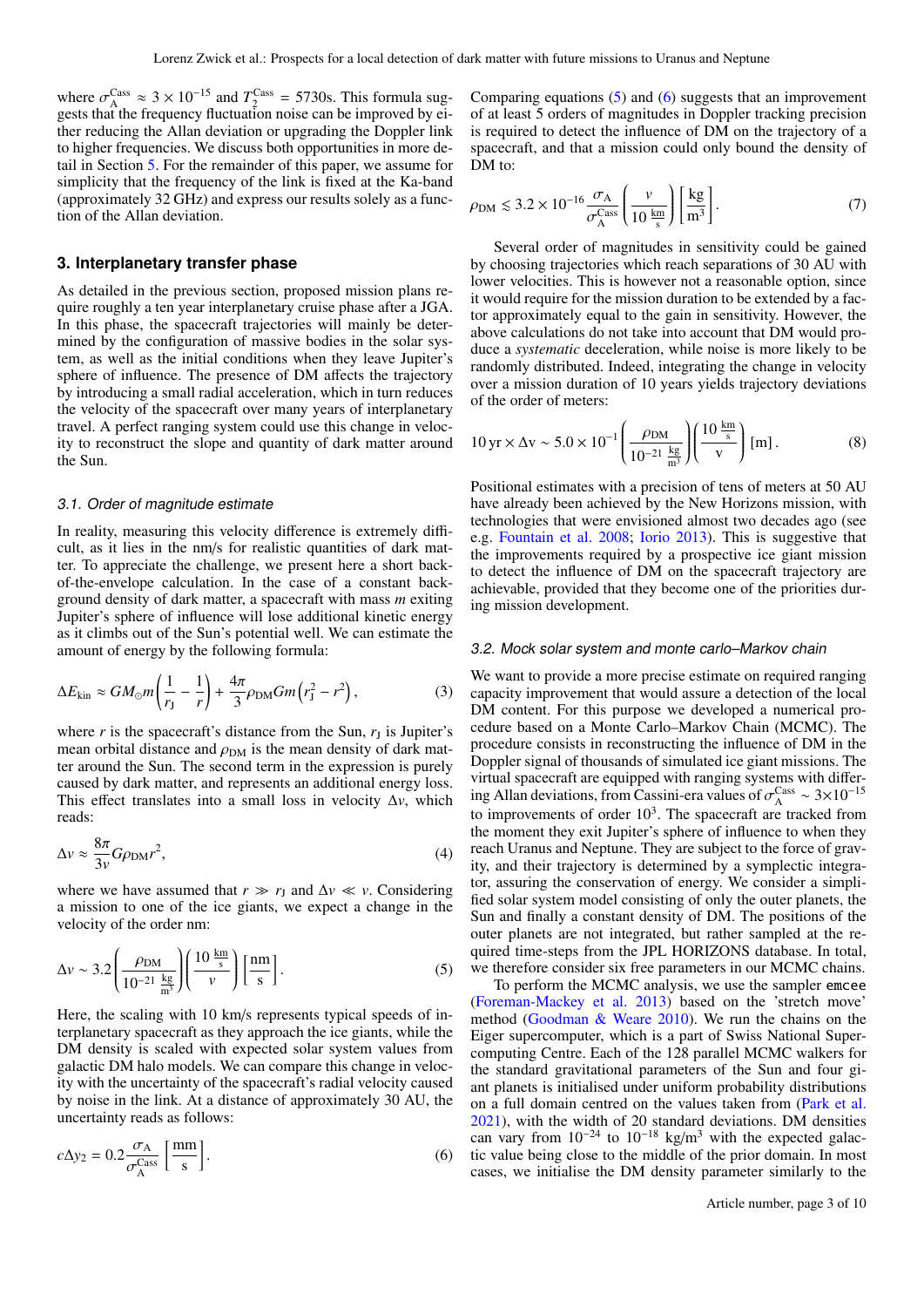

<span id="page-3-0"></span>Fig. 2. Reconstructed values of DM density as a function of the true density of DM in the solar system, for an improvement of 3 (left), 30 (centre) and 100 (right) times the Cassini-era Allan deviation. The blue lines show the most probable value given by the marginalised posteriors, while the red lines show the mean value. The  $1\sigma$  uncertainty contour is shown by the shaded area. As expected, missions with an improved Allan deviation are sensitive to smaller quantities of DM. As a criterion for detectability, we check whether both the mean and the most probable posterior values converge on the true DM density. This criterion defines a mission sensitivity, which is approximately given by the scaling  $\rho_{\text{MS}} \sim 9 \times 10^{-20} \left( \frac{\sigma_{\text{A}}}{\sigma_{\text{A}}^{\text{Cass}}} \right) \text{kg/m}^3.$ 

other ones, using a uniform prior over the full domain. However to speed up the convergence in some specific setups, we use Gaussian priors centered on the fiducial (ground truth) value with the standard deviation of 5% of the considered mean. To asses the convergence of our chains we use the Gelman-Rubin criterion [\(Gelman & Rubin](#page-9-25) [1992\)](#page-9-25), with  $R_c \leq 1.1$ . To define an MCMC likelihood, we model the trajectories of both spacecraft and the resulting Doppler link signal for a given configuration in the 6-dimensional domain of MCMC parameters. We use the residuals of the Doppler link time-series between solar systems with a randomly sampled and the fiducial amount of DM as the signal for the MCMC analysis. The log-likelihood is described by:

$$
\log \mathcal{L}(\theta) = -\frac{1}{2} \left( \sigma^c(\theta) - \sigma^c_{GT} \right) \Sigma^{-1} \left( \sigma^c(\theta) - \sigma^c_{GT} \right)^T, \tag{9}
$$

where  $\sigma^c(\theta) = (\sigma_U(\theta), \sigma_N(\theta))$  is a concatenated Doppler link signal from both spacecraft for a given parameter space configuranal from both spacecraft for a given parameter space configuration  $\theta$  and the subscript GT denotes the signal modelled for fiducial values for the parameters. The signal vector is composed by subsequent measurements made during the travel of spacecraft from Jupiter to Uranus and Neptune, with a temporal resolution of one day. An example of the Doppler shift signal can be seen in Figure [1,](#page-1-1) in which a virtual mission is launched in a solar system with a DM density of  $\rho_{DM} = 4.6 \times 10^{-22}$  kg/m<sup>3</sup>.<br>In our study, we consider the Allan deviation

In our study, we consider the Allan deviation to be descriptive of the dominant noise sources on the Doppler link signal. We pollute the signal at every time-step with random noise, sampled from a Gaussian distribution with a standard deviation given by the Allan deviation of the link. Furthermore, we assume that measurements from both spacecraft are independent and have the same Allan deviation, and therefore define  $\Sigma := diag(\sigma_A^2)$ .<br>We optimise the run-time of the chain by employing OMP par-We optimise the run-time of the chain by employing OMP parallelism and run each walker on a separate thread using the multiprocess package [\(McKerns et al.](#page-9-26) [2012\)](#page-9-26). Finally, to overcome the floating point precision limit due to the very small DM densities probed, we use the mpmath [\(Johansson et al.](#page-9-27) [2010\)](#page-9-27) python library to implement floating-point arithmetics with ar-

bitrary precision, which we require up to 25 digits. The caveats and limitations of our MCMC approach are discussed in Section [5.](#page-7-0)

#### 3.3. Results

In Figure [2](#page-3-0) we show the reconstructed values for the local DM density as a function of the true density in the solar system. We probe three values of Allan deviation, which represent an improvement of 3, 30 and 100 times from Cassini-era technology. Missions with a reduced Allan deviation are more sensitive to the presence of DM, as expected. As a criterion for the detection of a given quantity of DM, we require that both the most probable and the mean reconstructed DM density converge on the true value. Then, the sensitivity of a prospective mission to the local DM density follows a similar scaling to equation [\(6\)](#page-2-2), improving linearly with Allan deviation. We can estimate an approximate scaling relation, which reads:

<span id="page-3-1"></span>
$$
\rho_{\rm MS} \sim 9 \times 10^{-20} \frac{\sigma_{\rm A}}{\sigma_{\rm A}^{\rm Cas}} \left[ \frac{\text{kg}}{\text{m}^3} \right],\tag{10}
$$

where the subscript MS stands for 'mission sensitivity'. Note that the prefactor  $9 \times 10^{-20}$  is specific to the initial conditions specified in Section [2,](#page-1-0) and is bound to change if the trajectory of the prospective mission is significantly different than the one we have assumed. Moreover, it is limited to the simplified solar system detailed in the previous section. Nevertheless, it is suggestive of the fact that an improvement of between two and three orders of magnitude is required to confidently achieve expected galactic DM densities of ~4.6 × 10<sup>-22</sup> kg/m<sup>3</sup>.<br>A more detailed view of the MCMC pro

A more detailed view of the MCMC procedure can be ob-served in Figures [3](#page-4-1) and [4.](#page-4-2) In the former, we show a realisation of a converged MCMC corner plot for  $\sigma_A = 10^{-16}$  and  $\rho_{DM} = 4.6 \times 10^{-22}$  kg/m<sup>3</sup>. The two values are chosen for visu-<br>alisation purposes, so that the posterior on the DM density does alisation purposes, so that the posterior on the DM density does not peak around the true value, but rather only provides an upper bound. Interestingly, we find that the posteriors on the standard gravitational parameters of the outer planets and the Sun are ex-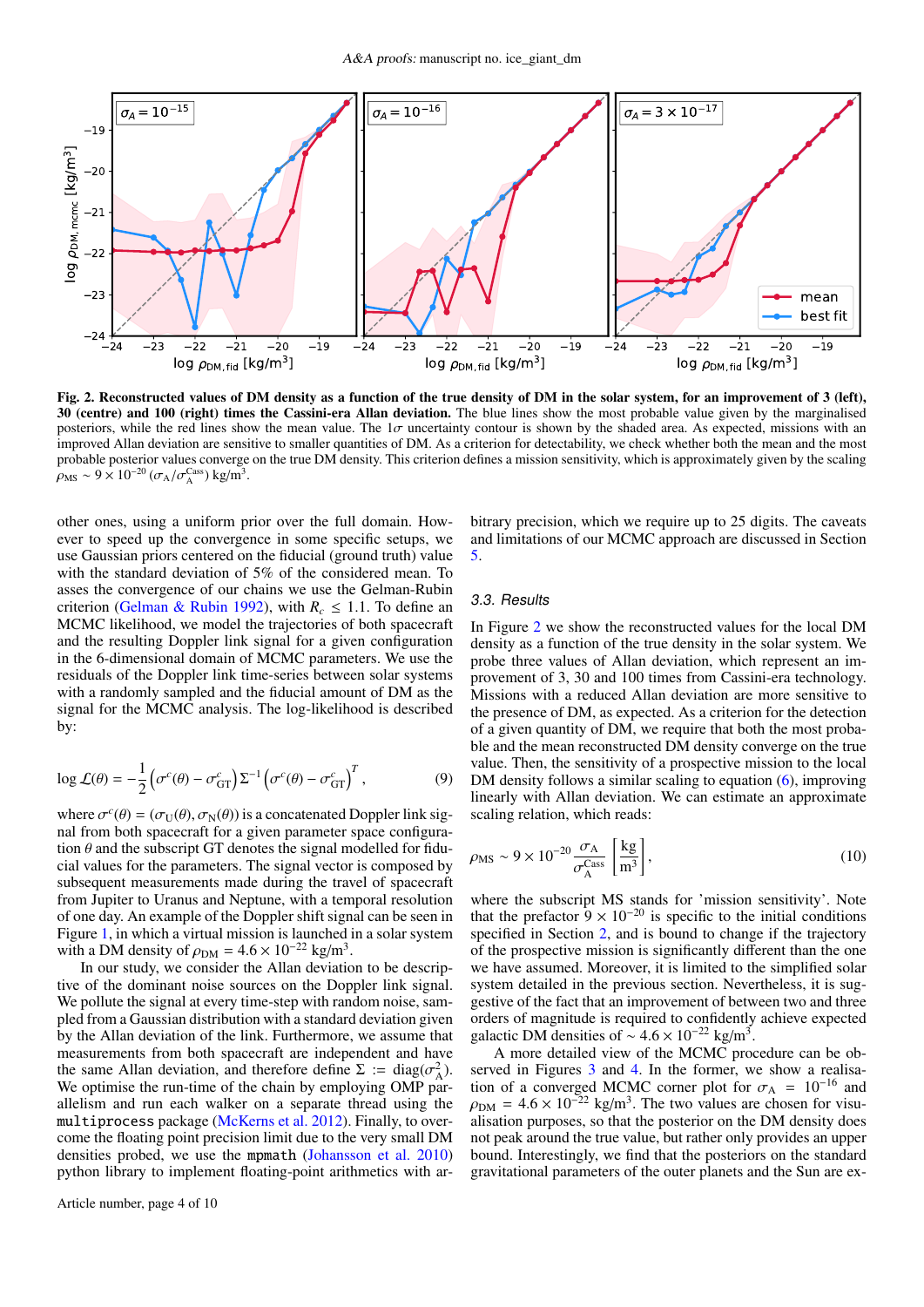

<span id="page-4-1"></span>Fig. 3. Posteriors of the MCMC parameters for a specific choice of DM density and Allan deviation. In this example, the mission provides an upper bound of  $\rho_{DM} \leq 10^{-21}$  kg/m<sup>3</sup>, but is not sensitive enough for a clear detection. The standard pravitational parameters of our simplified clear detection. The standard gravitational parameters of our simplified solar system model are measured with extreme precision. While this is likely due to the simplicity of our Solar system model, it is suggestive of the potential of a future ranging mission to measure planetary and solar masses.

tremely well converged, providing constraints that are several orders of magnitude more precise than current estimates (see e.g. [Jacobson et al.](#page-9-28) [1992,](#page-9-28) along with the JPL Horizons database). While this is likely a result of our simplistic solar system model, it is suggestive that prospective ice giants missions could provide extremely precise constraints on gravitational dynamics in the solar system.

In Figure [4](#page-4-2) we show several realisations of the marginalised DM density posterior for different Allan deviations and different DM density values. Converging the posterior on a specific value for the DM density is only possible if the Allan deviation of the mission is low enough, following the behaviour described by equation [\(10\)](#page-3-1). The emerging long, flat probability tails for insufficiently precise missions introduce a significant difference between the most likely value and the mean value of the posteriors.

Finally in Figure [5,](#page-5-0) we specifically focus on the scenario in which the local DM density is equal to the expected galactic mean. As the Allan deviation of the mission improves, the upper and lower  $1\sigma$  uncertainties of the reconstructed value become more symmetric, signifying how the posterior approaches a Gaussian distribution. We find that the  $1\sigma$  upper bound  $S_{1\sigma}$ can be fit by

$$
S_{1\sigma} \approx 1.04 \times 10^{-20} \left(\frac{\sigma_{\rm A}}{\sigma_{\rm A}^{\rm Cass}}\right)^{0.78} \left[\frac{\rm kg}{\rm m^3}\right].\tag{11}
$$

Targeting an Allan deviation of  $\sigma_A \sim 10^{-17}$  would assure the detection of DM with uncertainties of roughly 20% of the total value, comparable to those of recent galactic estimates (e.g. [Kafle et al.](#page-9-15) [2014\)](#page-9-15). While technologically ambitious, this is an



<span id="page-4-2"></span>Fig. 4. Posteriors of the DM density for different fiducial values and mission sensitivities. The fiducial values are represented by vertical dashed lines of different colors. The posteriors belonging to the same run share the colours. Note that, for larger DM densities or lower Allan deviations the posteriors smoothly transition from a step function to a Gaussian. Our criterion for producing equation [\(10\)](#page-3-1) is the presence of a clear Gaussian centered on the true value.

extremely worthwhile goal since similar improvements would also likely lead to the detection of at least several sources of gravitational waves during the cruise phase of the mission (as shown in **S21**).

## <span id="page-4-0"></span>**4. In-situ measurements**

Depending on the science objectives, prospective missions to the ice giants are likely to be orbiters around Uranus and Neptune. A Doppler link to an orbiter presents a unique opportunity for measuring the precession rate of planets, which will be affected by the presence of DM and by modifications to the inverse square law [\(Sereno & Jetzer](#page-9-10) [2006a\)](#page-9-10). Typically, the influence of DM or MG has been searched in a quantity called "extra-precession". It is defined as the observed rate of phase shift of an orbit's true anomaly with respect to the most precise solar system simulation available. Extra-precession measurements of Uranus and Neptune are currently limited to astrometric observations. Currently, the uncertainties of both measurements and simulations are of comparable order (see e.g. [Pitjeva & Pitjev](#page-9-13) [2013;](#page-9-13) [Will](#page-9-11) [2018\)](#page-9-11), and therefore inconclusive on the matter of DM and MG. Rather, what is commonly done in the literature is to *assume* that the current uncertainties are equal, and uniquely caused by the presence of unmodelled DM or MG theories. While undoubtedly an oversimplification, this can be used to provide an order of magnitude constraint on the importance of the dark sector within the solar system. In what follows, we apply this procedure to several classes of MG theories and estimate the bound that a prospective ice giant missions can place on them. We discuss the limitations of this approach in more detail in Section [5.](#page-7-0)

#### 4.1. Perihelion precession of Uranus and Neptune

In the following, we assume for simplicity that the ranging satellites are placed at the centre of mass of the Uranus and Neptune. Given the fact that Doppler tracking only provides a radial mea-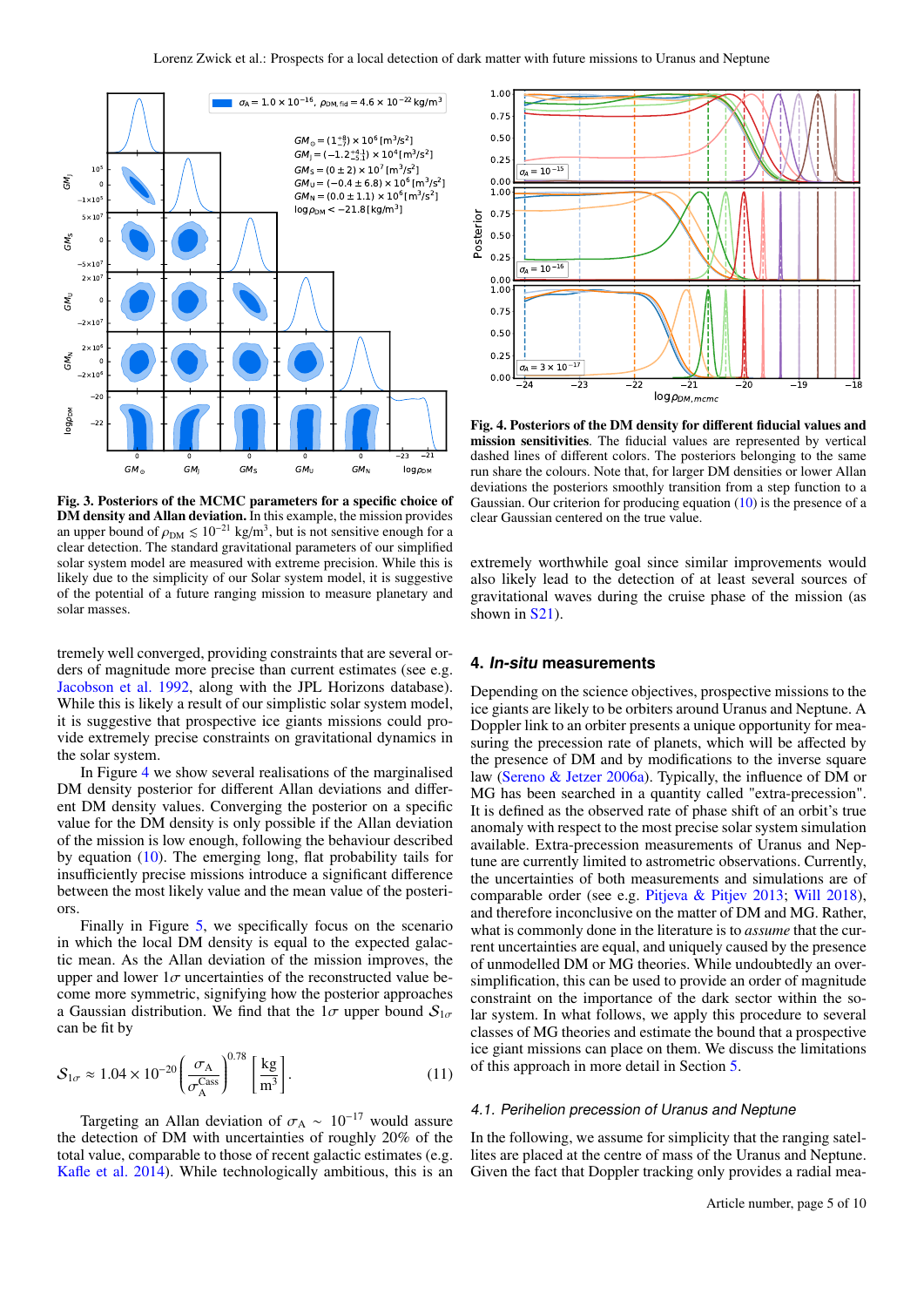

<span id="page-5-0"></span>Fig. 5. MCMC results for the expected galactic density. Top panel: Constraints for local dark matter density as a function of Allan deviation. The dots signify the most probable value of the posterior distribution, while the errorbars show the  $1\sigma$  uncertainty contours. Note how the upper and lower contours become symmetric with improving Allan deviation. We also show current galactic-based constraints given in [Kafle et al.](#page-9-15) [\(2014\)](#page-9-15) as a black dot for reference. Bottom panel: Power**law fit of the relative 1** $\sigma$  **upper bound uncertainty.** The best fit parameters for the form  $A(\sigma_x/\sigma^{Cas})^n$  are  $A = 22.7$  and  $n = 0.78$  (with a rameters for the form  $A(\sigma_A/\sigma_A^{\text{Cass}})^n$  are  $A = 22.7$  and  $n = 0.78$  (with a fit goodness of 0.90) which we round to 23 and 0.8 respectively fit goodness of 0.90), which we round to 23 and 0.8 respectively.

surement of velocity, we have to perform a few extra steps to constrain the extra-precession rate  $\delta \dot{\varphi}_p$  of Uranus and Neptune. We use the JPL HORIZONS database to provide a set of functions  $R_i(t)$ , which return the radial distances between the Earth and the ranging satellites. We can then re-parametrise  $R_i(t)$  with the orbital phases  $\phi_i(t)$  of the ice giants with respect to an arbitrary axis originating from the Sun. Given a radial measurement  $r_i$  of the distance between the Earth and the planet in question, one can reconstruct the phase of the planet by inverting the function  $R_i(\phi_i) = r_i$ , which can be compared with the expected value.

The limiting factor in this process is the precision with which a ranging spacecraft can measure the exact distance between the Earth and the planet. A radial measurement of distance can be performed by determining the light travel time between the Earth and the target satellite. In principle, such a measurement is only limited by the Allan deviation of ground based clocks. In the case of a ranging spacecraft however, this precision is degraded due to various factors such as the mechanical noise of the ground based antenna, interplanetary plasma scintillation and tropospheric noise [\(Armstrong](#page-9-8) [2006\)](#page-9-8). In other words, it is once again the noise on the Doppler link;  $\Delta r = cT_2 \Delta y_2$  that determines the precision of a distance measurement.

For the remainder of this section, we define the extraprecession  $\delta\dot{\varphi}_p$  as the small additional angular velocity of each ice giant due to DM or MG. Given a radial measurement uncertainty of ∆*r* we can find the uncertainty in the reconstructed



<span id="page-5-2"></span>Fig. 6. Total days in a year for which the prefactor of the uncertainty ∆*R* in equation [\(12\)](#page-5-1) is below a certain level (cyan for Uranus and blue for Neptune). Since the prefactor is directly related to the arrangement of the Sun, Earth and the spacecraft, the grey shaded areas correspond to the  $(d^2\varphi/dr^2)\hat{R}$  values where the Sun–Earth–spacecraft angle  $\alpha$  is above 135° and 150° respectively 135° and 150°, respectively.

angular velocity  $\omega$  using Gaussian propagation:

<span id="page-5-1"></span>
$$
\Delta \omega = \left(\frac{d^2 \varphi}{dR^2} \dot{R}\right) \Delta r. \tag{12}
$$

The prefactor  $(d^2\varphi/dr^2)\dot{R}$  is calculated numerically from our simplified solar system model based on the IPL HORIZONS simplified solar system model based on the JPL HORIZONS database, and can vary by several orders of magnitude for different configurations of the Sun–Earth–spacecraft system. Since precession measurements do not require constant monitoring of the spacecraft, they could in principle be done at orbital phases where the prefactor becomes minimal. As mentioned in [S21](#page-9-17) and [Armstrong](#page-9-8) [\(2006\)](#page-9-8) however, the optimal Sun–Earth–spacecraft angle for minimising plasma scintillation noise due to interplanetary dust is >  $150^\circ$ . This severely limits the optimal window for a measurement of the precession rate. Figure [6](#page-5-2) shows how many days in a year  $\left(d^2\varphi/dr^2\right)\hat{R}$  is lower than a certain value, as well as the values that correspond to certain convenient conas well as the values that correspond to certain convenient configurations for the purposes of minimizing plasma scintillation noise. For the remainder of this section, we take the pre-factors  $(d^2\varphi/dr^2)\dot{R}$  to be

$$
\left(\frac{d^2\varphi}{dR^2}\dot{R}\right)_{U,(N)} = 3 \times 10^{-4}, (1.5 \times 10^{-4}) \left[\text{AU}^{-1}\text{day}^{-1}\right].\tag{13}
$$

This choice corresponds to values shown in Figure [6,](#page-5-2) where the Sun–Earth–spacecraft angle  $\alpha$  is above 135°, representing a compromise between the plasma scintillation noise being sufficompromise between the plasma scintillation noise being sufficiently low and the pre-factor being as small as possible. As can also be seen in Figure [6,](#page-5-2) a more conservative choice of  $\alpha > 150^{\circ}$ would worsen the constraints by a factor ∼3 to ∼5.

Now that we have an estimate of how precisely Doppler ranging can reconstruct the precession rate of the outer planets, we compare it with the expected amount of extra-precession caused by DM or MG. From celestial mechanics we can calculate how a small additional radial acceleration  $\delta \mathcal{A}_R$  affects the motion of a planet. Crucial for our application is the change in angular velocity, which is given by the following formula (see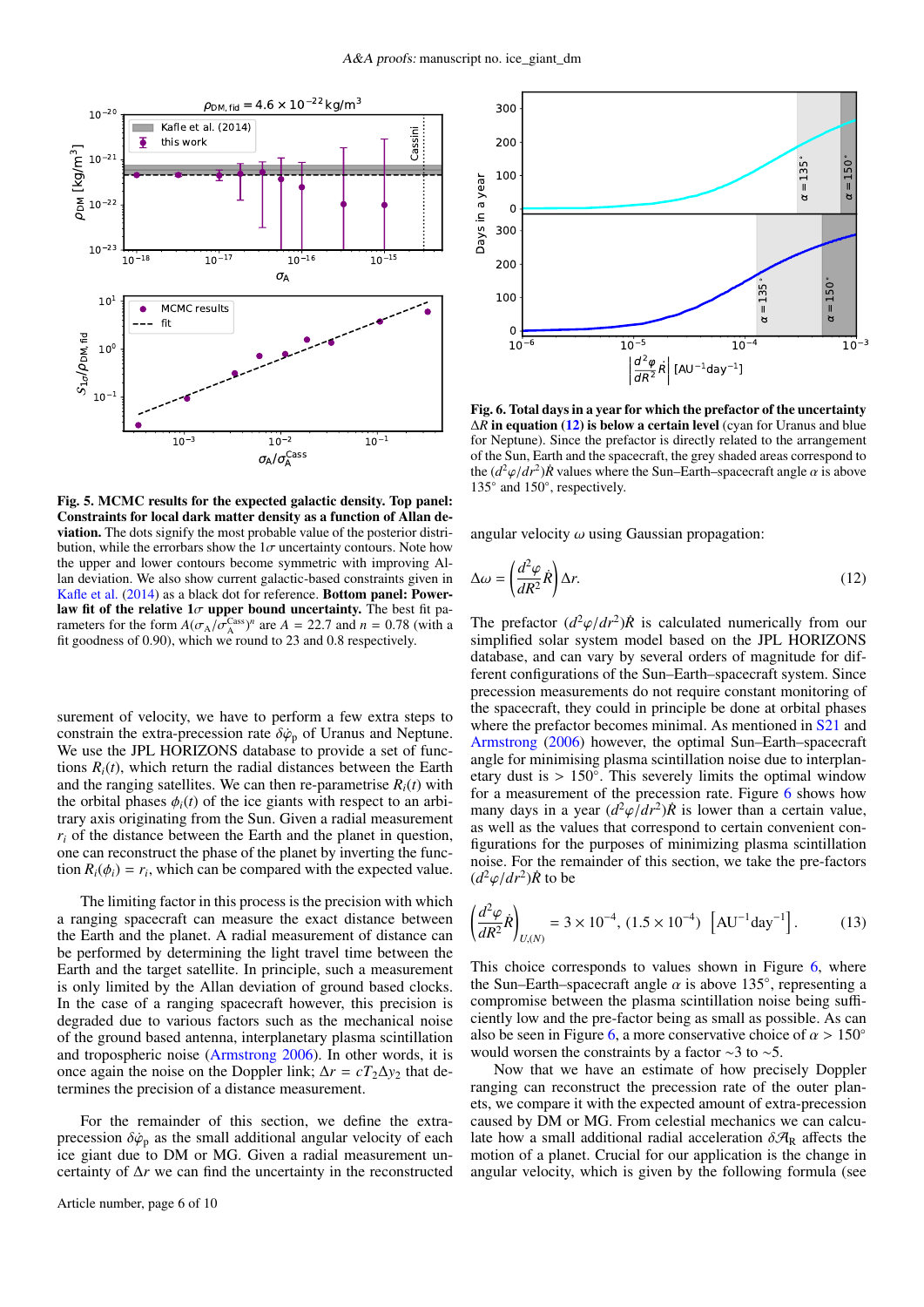e.g. [Sereno & Jetzer](#page-9-10) [2006a,](#page-9-10)[b\)](#page-9-29):

$$
\langle \delta \dot{\varphi}_p \rangle = \frac{\sqrt{1 - e^2}}{na} \delta \mathcal{A}_R,\tag{14}
$$

where *a* is the semi-major axis, *e* the eccentricity and  $n =$  $\sqrt{GM/a^3}$  for the planet in question. By plugging in the appro-<br>priate perturbations  $\delta A_p$  associated with DM and MG theories priate perturbations  $\delta \mathcal{A}_R$  associated with DM and MG theories into the above equation, and comparing the outcome with equation [\(12\)](#page-5-1), one can estimate the constraints that can be placed on both type of theories.

## 4.2. Dark matter

The presence of DM produces an additional radial acceleration proportional to the total enclosed mass within the sphere defined by a planet's orbit. In the case of a constant density profile it reads:

$$
\delta \mathcal{A}_{\rm R} = -\frac{4\pi G \rho_{\rm DM}}{3} r. \tag{15}
$$

This acceleration causes an extra-precession, given here both in terms of dark matter density and total enclosed mass  $M_{DM}$ :

$$
\langle \delta \dot{\varphi}_{\rm p} \rangle = \frac{2\pi G \rho_{\rm DM}}{na} \approx 3 \frac{GM_{\rm DM}}{2na^4},\tag{16}
$$

where we assume simplicity that planetary orbits are circular. By comparing equations [\(12\)](#page-5-1) and [\(16\)](#page-6-0), we can construct scaling relations for the density and total mass of DM for which prospective ice giant missions would be sensitive to:

$$
(\rho_{\rm DM})_{U,(N)} \le 2.9 \times 10^{-18}, (1.4 \times 10^{-18}) \frac{\sigma_{\rm A}}{\sigma_{\rm A}^{\rm Cas}} \left[ \frac{\rm kg}{\rm m^3} \right]. \tag{17}
$$

This method yields constraints that approximately one order of magnitude worse than the ones produced by the trajectory reconstruction method during the interplanetary phase (see equation [\(10\)](#page-3-1)). If orbiters were indeed included in a prospective mission, they could provide a competitive independent constraint on the DM content in the solar system.

Bounds on the DM density can be used to improve solar system based constraints on galactic DM halo models, specifically the widely accepted Navarro-Frenk-White (NFW) profile [\(Navarro et al.](#page-9-30) [1996\)](#page-9-30). Within the NFW framework, the DM density can be described by two parameters, a characteristic density  $\rho_{\text{NFW}}$  and and a scale radius  $R_{\text{NFW}}$ :

$$
\rho(r) = \rho_{\text{NFW}} \frac{R_{\text{NFW}}}{r \left(1 + r/R_{\text{NFW}}\right)^2}.
$$
\n(18)

Figure [7](#page-6-1) shows the possible constraints on the characteristic density and the scale radius of the Milky Way's DM halo by a prospective mission to the ice giants. The mission is guaranteed to surpass current extra-precession based constraints by several orders of magnitudes, and can become competitive with galactic based constraints with enough improvement in the Allan deviation.

#### 4.3. Modified gravity

Modified gravity theories propose an effective modification to the inverse square law in regimes where the acceleration is low. The interpolation between different regimes is done by the function  $\mu(x)$ , where the dimensionless parameter *x* denotes an acceleration, scaled by a free parameter  $a_0$ , whose best fit value



<span id="page-6-1"></span><span id="page-6-0"></span>Fig. 7.  $2\sigma$  constraints that can be placed by a prospective ice giant mission, on the two NFW profile free parameters (see equation [\(18\)](#page-6-2)). The grey area above the green and red line corresponds to the parameter space that is currently ruled out by local observations of the Earth's (green) and Mars' (red) orbital precession. The solid blue and brown lines denote the constrains that can be placed by a future mission to the ice giants without any improvement from Cassini-era Allan deviation, by using either the orbital reconstruction method (brown) or extra precession measurements (blue). The dashed lines denote the constraints that would be achievable with a target Allan deviation of  $\sigma_A = 10^{-17}$ , which would be competitive with current galactic based constraints (e.g. [Pato et al.](#page-9-31) [2015,](#page-9-31) shown in the plot at  $1\sigma$  in black and  $2\sigma$  in grey).

currently stands at  $a_0 = 1.2 \times 10^{-10}$  m/s<sup>2</sup>. While many interpolation functions have already been disproved by galactic and local tion functions have already been disproved by galactic and local constraints (see e.g. [Famaey & McGaugh](#page-9-32) [2012a;](#page-9-32) [Exirifard](#page-9-33) [2013;](#page-9-33) [Rodrigues et al.](#page-9-34) [2018\)](#page-9-34), solar system observations have yet to rule out the original form proposed by [Milgrom](#page-9-35) [\(1983\)](#page-9-35):

$$
\mu(x) = \frac{x}{\sqrt{1+x^2}}.\tag{19}
$$

<span id="page-6-2"></span>Following [Sereno & Jetzer](#page-9-10) [\(2006a\)](#page-9-10), we analyse a more general class of interpolating functions, which can be approximated by the following expansion  $\mu(x) \approx 1 + kx^{-m}$ . The effect of the interpolating function on the precession rate of the outer planets can be estimated as:

$$
\langle \dot{\omega}_p \rangle = -km \sqrt{2GM/a^3} \left( \frac{a}{a_{\text{MOND}}} \right)^{2m} \left[ 1 + e^2 \left( 5m - 2m^2 \right) / 4 \right]. \tag{20}
$$

This expression can be turned into a constraint in the parameters of the interpolating function itself. As can be seen in Figure [8,](#page-7-1) a prospective mission to the ice giants is guaranteed to improve local constraints on the interpolating functions. An improvement of one order of magnitude in the Allan deviation is required to rule out Milgrom's original proposal with a solar system based measurement. Such an improvement is certainly within reach for a mission that is to be launched in the early 2030s, and is likely to provide conclusive evidence on the DM vs. MG debate.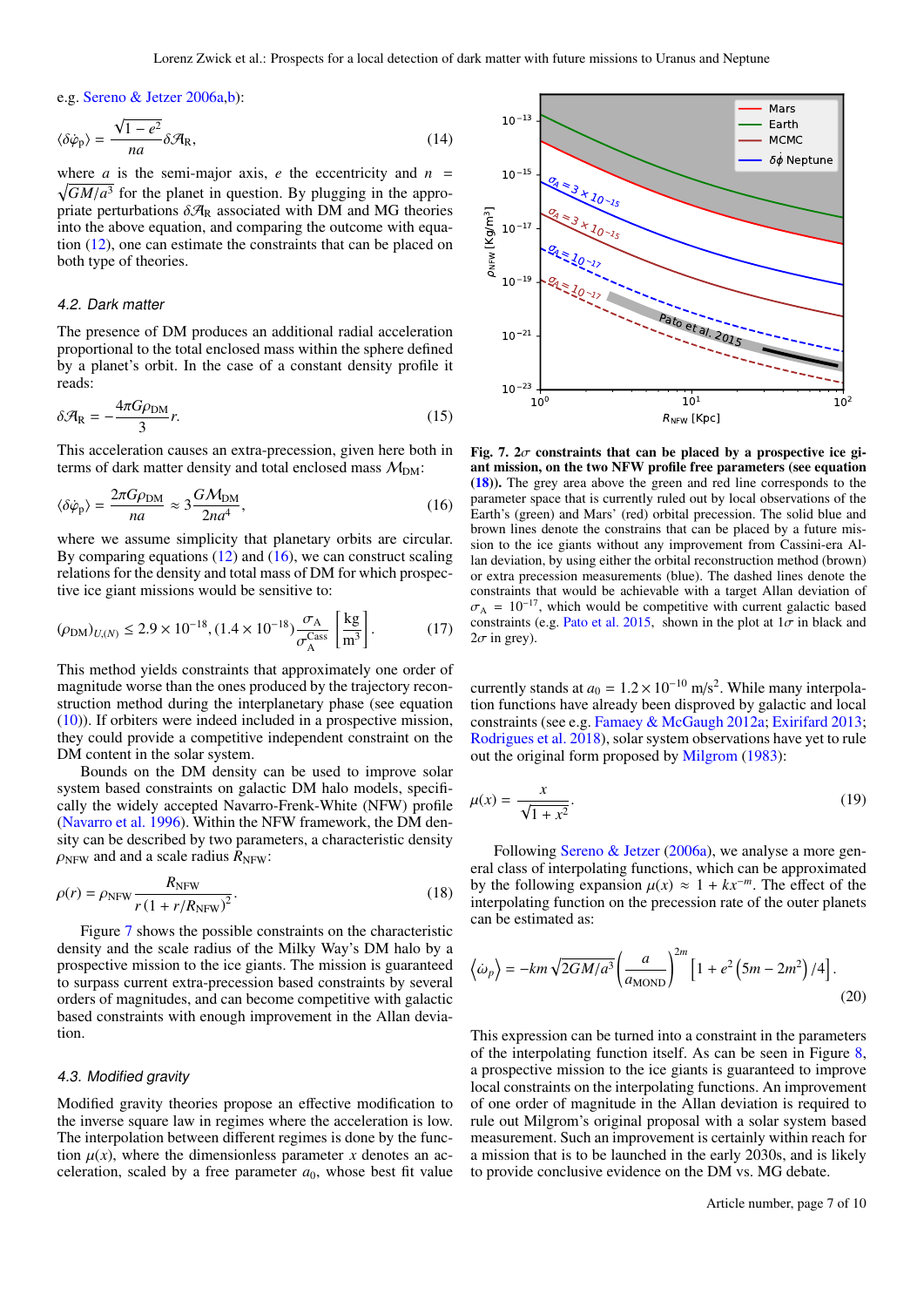

<span id="page-7-1"></span>Fig. 8.  $2\sigma$  constraints that can be placed by a prospective ice giant mission on the MOND interpolating function. The grey area above to the left of the green and red line corresponds to the parameter space that is currently ruled out by local observations of the Earth's (green) and Mars' (red) orbital precession. The solid blue and cyan lines denote the constrains that can be placed by a future mission to the Neptune and Uranus respectively, without any improvement from Cassini-era Allan deviations. The dashed lines denote the constraints that would be achievable with a target Allan deviation of  $\sigma_A = 10^{-17}$ . Only a moderate improvement in Allan deviation is required to rule out Milgrom's original interpolating function with solar system based observations. The coloured diamonds stand for several other proposed intorpolating functions [\(Milgrom](#page-9-35) [1983;](#page-9-35) [Bekenstein](#page-9-36) [2004;](#page-9-36) [Milgrom](#page-9-37) [1999;](#page-9-37) [Zhao](#page-9-38) [2008\)](#page-9-38). The  $\alpha$  and  $\gamma$  family lines are taken from [Famaey & McGaugh](#page-9-39) [\(2012b\)](#page-9-39).

#### 4.4. Yukawa-like extensions

Several classes of MG theories can be expressed as a Yukawalike modification to the gravitational potential, in which the Newtonian gravitational term is enriched with an exponential (see e.g. [Yukawa](#page-9-40) [1955;](#page-9-40) [Adelberger et al.](#page-9-41) [2003;](#page-9-41) [Borka et al.](#page-9-42) [2013;](#page-9-42) [Zakharov et al.](#page-9-43) [2018\)](#page-9-43):

$$
\phi_Y = \frac{G_{\infty}M}{r} \left[ 1 + \alpha_Y \exp\left(-\frac{r}{\lambda_Y}\right) \right],\tag{21}
$$

where  $\alpha_Y$  is a coupling constant and  $\lambda_Y$  a length scale. For these types of theories, the motion of the outer planets is also modified, producing a small extra precession [\(Sereno & Jetzer](#page-9-10) [2006a\)](#page-9-10):

$$
\left\langle \dot{\omega}_p \right\rangle = \alpha_Y \frac{\sqrt{2GM}}{2\sqrt{a^3}} \exp\left(-\frac{a}{\lambda_Y}\right) \left(\frac{a}{\lambda_Y}\right)^2 \left[1 - \frac{e^2}{8} \left(4 - \left(\frac{a}{\lambda_Y}\right)^2\right)\right].
$$
\n(22)

We can transform this equation into a series of constraints on the coupling constant and length scales of Yukawa-like theories. As can be seen in Figure [9,](#page-7-2) a prospective mission to the ice giants has the potential to improve such constraints on length scales comparable to the orbits of Uranus and Neptune.

Yukawa-like potentials are intimately connected with the existence of a massive force carrying boson as the mediator of the gravitational force. Solar system based bounds on the graviton mass have been recently updated in [Will](#page-9-11) [\(2018\)](#page-9-11). The orbital motion of Mars constrains it below ~  $2.5 \times 10^{-23}$  eV/ $c^2$ . By follow-<br>ing the calculations in Will (2018), we find that a prospective ice ing the calculations in [Will](#page-9-11) [\(2018\)](#page-9-11), we find that a prospective ice



<span id="page-7-2"></span>Fig. 9.  $2\sigma$  constraints that can be placed by a prospective ice giant mission on Yukawa-like extensions to the inverse square law. The grey area above the green and red linen corresponds to the parameter space that is currently ruled out by local observations of the Earth's (green) and Mars' (red) orbital precession. The solid blue and cyan lines denote the constrains that can be placed by a future mission to Neptune and Urnaus respectively, without any improvement from Cassini-era Allan deviations. The dashed lines denote the constraints that would be achievable with a target Allan deviation of  $\sigma_A = 10^{-17}$ . Any improvement in Allan deviation is likely to rule out regions of the parameter space that correspond to length scales of the order 30 AU.

giant mission can bound the graviton mass down to:

$$
m_{\text{graviton}} \le 2.0 \times 10^{-23} \frac{\sigma_{\text{A}}}{\sigma_{\text{A}}^{\text{Cass}}} \left[ \frac{\text{eV}}{c^2} \right]. \tag{23}
$$

Even with no improvements from Cassini era technology, a prospective ice giant mission will provide bounds that are competitive with the current state of the art. However, the linear scaling with Allan deviation suggests the potential to surpass current local and gravitational wave based constraints by several order of magnitudes, though future space based detectors might improve on the latter by even more (see [Abbott et al.](#page-9-44) [2016;](#page-9-44) [Toubiana et al.](#page-9-45) [2020\)](#page-9-45).

#### <span id="page-7-0"></span>**5. Discussion**

#### 5.1. Interplanetary transfer phase

The numerical procedures detailed in Section [3](#page-2-0) has numerous limitations, which we elaborate on here. First of all, our model of the solar system is far from being complete. We do not consider the gravitational influence of the rocky planets, moons or asteroids. Similarly, more subtle effects such as radiation pressure, the galactic tidal field and modifications due to general relativity are also neglected. Many of these effects are expected to influence spacecraft trajectories more strongly than the presence of DM, which is roughly equivalent to the gravitational pull of  $\sim 10^{-13}$  $M_{\odot}$  of enclosed mass. In this sense, our analysis can only be considered a proof of concept, with more expensive numerical simulations being required to strengthen the conclusions. Despite the simplicity however, we believe that our results still provide a reliable estimate.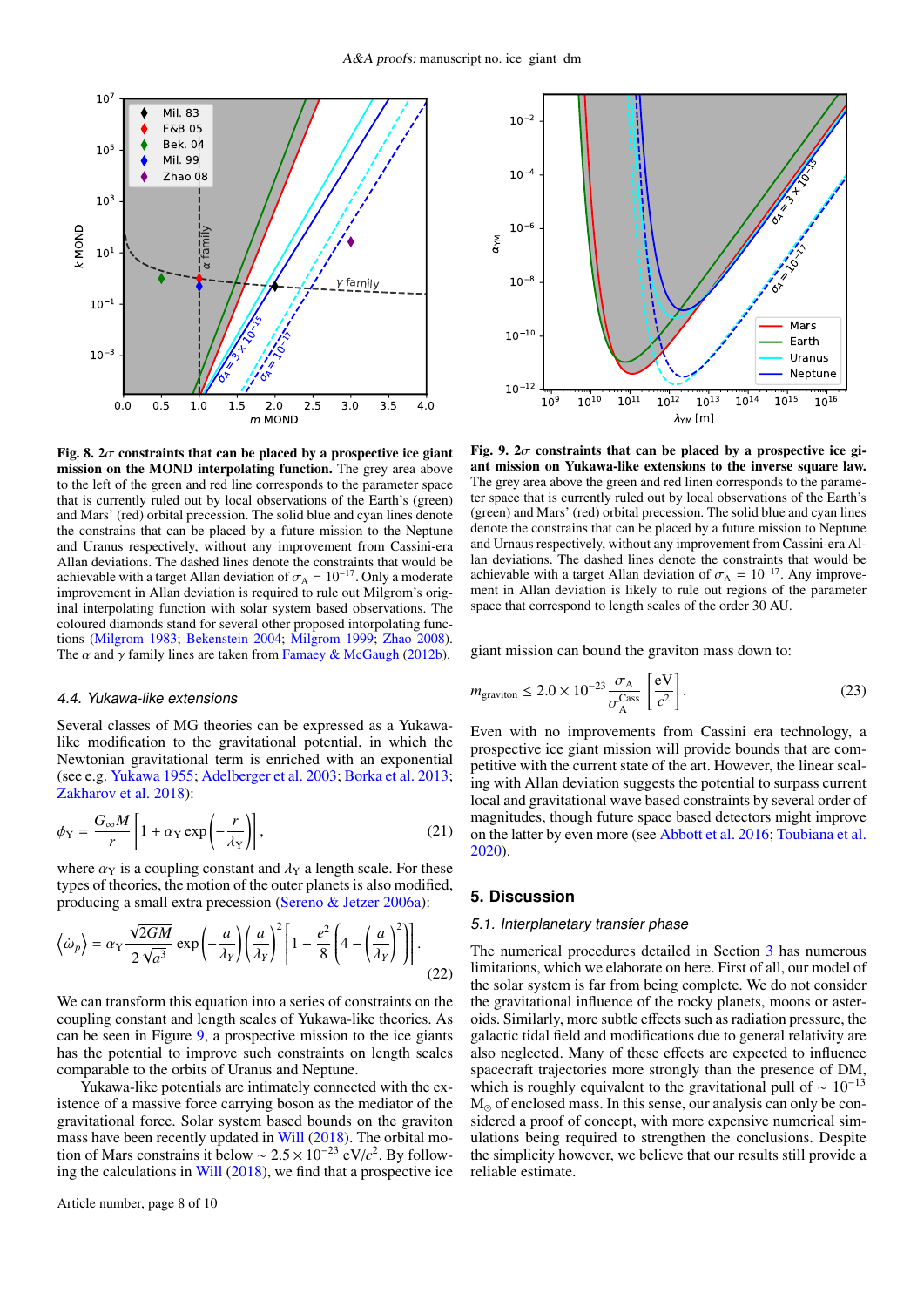Our procedure consists in taking differences between ranging time series in simulations with varying amounts of DM. The resulting residuals (shown in Figure [1\)](#page-1-1) are still informative of the results for more sophisticated solar system models because the trajectories of our simulated spacecraft are only majorly affected by the Sun, Jupiter and the planets they come very close to. Additional couplings between other small trajectory perturbations and the gravitational effect of DM are necessarily of higher order. Therefore, their effect vanishes at linear order when considering differences between Doppler time series. When it comes to the prospective mission, this argument is of course only applicable if all the forces acting on the real spacecraft are fully modelled, and the residuals in the time series can be completely attributed to the effect of DM. We are aware that the problem of unmodelled forces, such as the ones that caused the Pioneer anomaly [\(Turyshev et al.](#page-9-46) [2012\)](#page-9-46), will likely be one of the major challenges for achieving the goals we attribute to this mission. A much larger variation in the final results can be caused by changes in the initial conditions of the spacecraft, specifically in ways that affect their final velocities as they approach the ice giants (as suggested by equation [\(7\)](#page-2-3)). In this paper, we selected initial conditions that were roughly compatible with the mission plan detailed in Section [2.](#page-1-0) We are looking forward to revisiting our results with updated initial conditions once an official mission plan is made available to the public.

It is worth mentioning, that many mechanisms exist which could increase the density of DM within the solar system. In particular, the capture of DM by the outer planets could increase densities by a factor anywhere from a few to several hundred times the background halo value (Xu  $&$  Siegel [2008;](#page-9-47) [Khriplovich](#page-9-48) [& Shepelyansky](#page-9-48) [2009;](#page-9-48) [Khriplovich](#page-9-49) [2011\)](#page-9-49). If the latter case were true, only a marginal improvement from Cassini-era noise would be necessary for a detection, although the reconstruction of the DM profile would be complicated by a more complex radial dependence. Clumpy halo models could also provide a way to increase the density of DM [\(Moore et al.](#page-9-50) [1999;](#page-9-50) [Feldmann & Spol](#page-9-51)[yar](#page-9-51) [2015;](#page-9-51) [Sawala et al.](#page-9-52) [2017\)](#page-9-52), although it would be only a matter of chance if the solar system happened to intersect with a DM substructure during the duration of the mission.

A more complex solar system model could also contextualise the results of our MCMC procedure regarding the standard gravitational parameters. As shown in Figure [3,](#page-4-1) we find that a prospective mission could be a precise probe of planetary masses, improving current measurements by several orders of magnitude. If this statement were also true for a more complex solar system model, reducing the Allan deviation of this prospective mission could become relevant for many scientific goals other than probing the dark sector or gravitational waves. It could directly interest the ephemerides and solar system dynamics communities, as well as e.g. the pulsar timing array community, which also can provide precise ephemerides measurements (see e.g. [Caballero et al.](#page-9-53) [2018;](#page-9-53) [Vallisneri et al.](#page-9-54) [2020\)](#page-9-54). Moreover, it could benefit the solar science community, as the mission could be capable of constraining interesting parameters such as the mass loss rate through winds as a function of radius (see e.g. [Köhnlein](#page-9-55) [1996;](#page-9-55) [Verscharen et al.](#page-9-56) [2019\)](#page-9-56).

#### 5.2. In situ measurements

If orbiters are planned, future ice giant missions will likely provide extra-precession measurements that are several orders of magnitude more precise than current astrometric constraints, exceeding the precision of current ephemerides simulations [\(Pit](#page-9-13)[jeva & Pitjev](#page-9-13) [2013\)](#page-9-13). If this is the case, any potential discrepancy

between a planet's measured and predicted precession rates must be treated carefully, as it is likely being caused by a simple failure of the simulation rather than an exotic effect. The analysis completed in this paper assumes that, by the 2040s, solar system simulations will also have improved significantly from the current baselines, reducing uncertainties in planetary motion to the degree required for our analysis to be legitimate. While it is unclear how quickly such simulations might evolve in the next twenty years, an intriguing possibility is that the mission itself be used for this purpose, by e.g. measuring planetary masses with unprecedented precision.

More rigorous constraints on MG theories can be obtained by repeating our numerical MCMC simulations with different modifications to the inverse square law rather than a DM density. We adopted the extra precession method in the vein of Sereno  $\&$ [Jetzer](#page-9-10) [\(2006a\)](#page-9-10), with the purpose of analysing several different MG scenarios without having to resort to numerical simulations.

#### 5.3. Prospects for improving the Allan deviation

The question of how to improve the Allan of deviation ranging missions is discussed extensively in [Armstrong](#page-9-8) [\(2006\)](#page-9-8), as well as in [S21](#page-9-17) in the context of future ice giant missions. In short, prospects for reducing the main noise sources of radio links are the following: Antenna mechanical noise can be significantly reduced by using a combination of a smaller and stiffer receiver along with the main dish [\(Armstrong](#page-9-8) [2006\)](#page-9-8). Moreover, three point antenna calibration is being currently investigated, and could potentially reduce the Allan deviation of Ka-band ranging missions by one order of magnitude (private conversation with Sami W. Asmar, NASA jet propulsion lab). Tropospheric noise can be reduced by prioritising high altitude facilities, resorting to stratospheric balloons or by increasing the number of simultaneous measurement points [\(Bock et al.](#page-9-57) [1998\)](#page-9-57). An additional option would be to upgrade the Doppler link to a higher frequency band. Recent advances in optical Doppler orbitography show four orders of magnitude improvement in atmospheric phase noise, compared to typical X-band links [\(Dix-Matthews](#page-9-58) [et al.](#page-9-58) [2020,](#page-9-58) [2021\)](#page-9-59). While such a link would require more energy to be maintained, it might not be out of the question for future interplanetary missions. The problem of plasma scintillation noise is astrophysical in origin, and therefore harder to deal with. However, it can be reduced by taking the measurements at optimal Sun-Earth-spacecraft configuration, as well as by upgrading the Doppler link to higher frequencies.

We would like to stress that reducing the Allan deviation of Doppler tracking systems is an advantage for many scientific applications other than probing the dark sector. An important objective of in situ observations are precisely measuring the zonal gravity multipole harmonics  $J_n$  of the planetary gravity fields, which are an essential for modelling the interior structure and zonal wind dynamics of the ice giants [\(Kaspi et al.](#page-9-60) [2013;](#page-9-60) [Neuen](#page-9-61)[schwander et al.](#page-9-61) [2021\)](#page-9-61). These are also measured by careful reconstruction of the trajectory of orbiters. Furthermore, an improvement in Allan deviation would likely enable the detection of general relativistic effects, such as the frame-dragging due to planetary spins [\(Schärer et al.](#page-9-62) [2017\)](#page-9-62). An overall improvement of at least two orders of magnitude from Cassini-era values is currently being targeted in the X-band with the purpose of performing precision parametrised post-Newtonian measurements [\(Gen](#page-9-63)[ova et al.](#page-9-63) [2021\)](#page-9-63). Moreover, it was recently shown in [S21](#page-9-17) that improvements to the Allan deviation would lead to the detection of GWs from loud super-massive black hole mergers. Clearly, Doppler tracking of ranging spacecraft is a powerful scientific